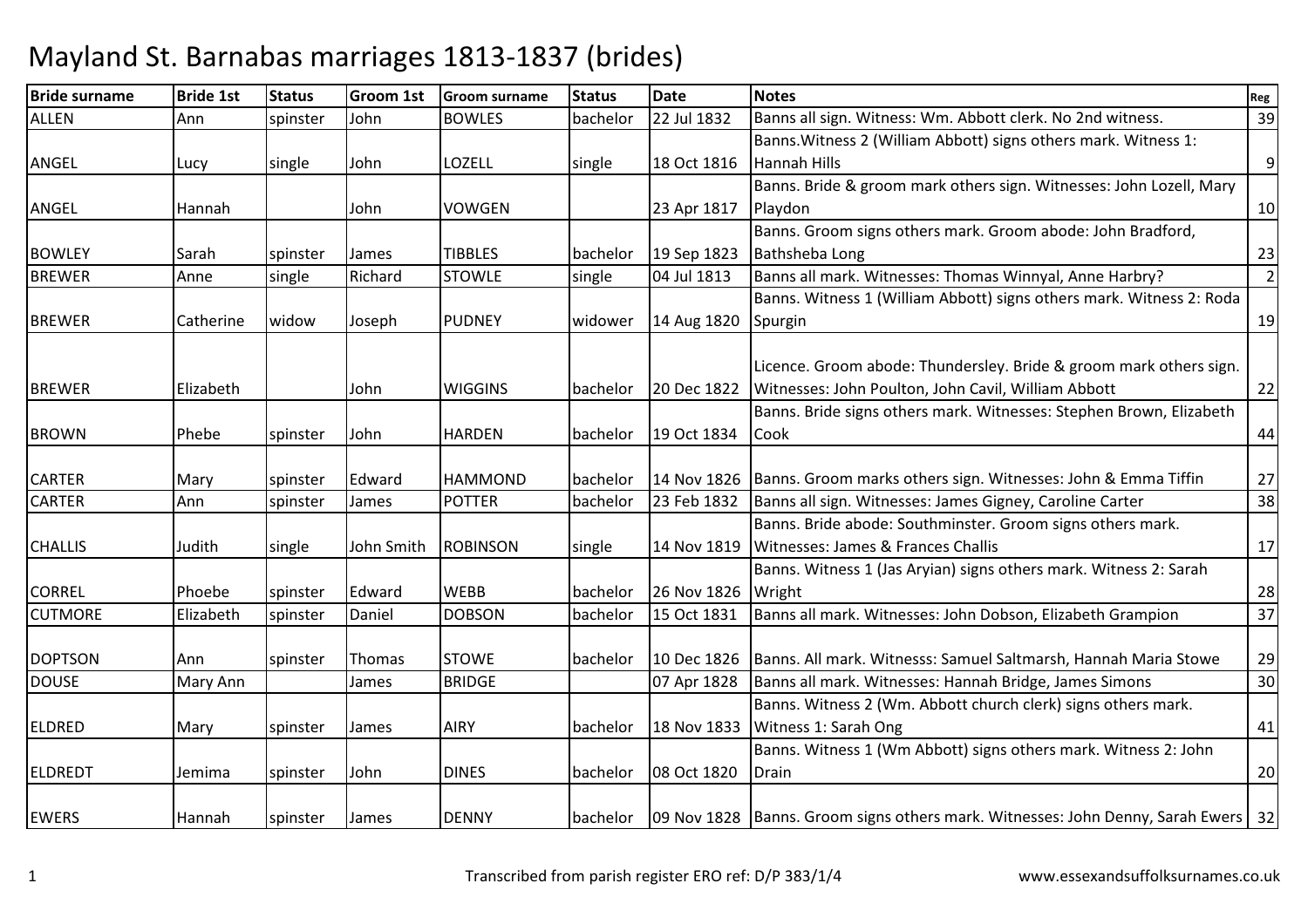| <b>Bride surname</b> | <b>Bride 1st</b> | <b>Status</b> | Groom 1st      | <b>Groom surname</b> | <b>Status</b> | <b>Date</b> | <b>Notes</b>                                                           | Reg          |
|----------------------|------------------|---------------|----------------|----------------------|---------------|-------------|------------------------------------------------------------------------|--------------|
|                      |                  |               |                |                      |               |             | Banns. Bride & Wit.2 (Sarah Brown) sign others mark. Witness 1:        |              |
| <b>FROST</b>         | Sophia           | single        | <b>James</b>   | <b>BROWN</b>         | single        | 29 Jun 1813 | <b>Thomas Brown</b>                                                    | $\mathbf{1}$ |
| <b>GRIST</b>         | Elisabeth        | single        | Simon          | <b>KETLEY</b>        | single        | 03 Oct 1819 | Banns all mark. Witnesses: Thomas & Sarah Grist                        | 16           |
| <b>HART</b>          | Susannah         | spinster      | Samuel         | <b>HALES</b>         | widower       | 26 Jan 1834 | Banns all mark. Witnesses: Edward & Phoebe Webb                        | 43           |
|                      |                  |               |                |                      |               |             |                                                                        |              |
|                      |                  |               | John           |                      |               |             | Licence all sign. Groom abode: Tillingham. Witnesses: Two called John  |              |
| <b>HOWARD</b>        | Caroline         | spinster      | Harrison       | <b>COCKETT</b>       | bachelor      | 09 Feb 1815 | Poulton, then Elizabeth Cockett, Mary Ann Poulton                      | 6            |
| <b>HOY</b>           | Rachel           | spinster      | Thomas         | <b>YOUNG</b>         | bachelor      | 01 Oct 1831 | Banns all mark. Witnesses: James Peasey, Hannah Young                  | 35           |
|                      |                  |               |                |                      |               |             | Banns. Groom & Wit.1 (James Hambleton) sign others mark. Witness       |              |
| <b>INGOTT</b>        | Mary             | single        | Joseph         | <b>ELLIS</b>         | single        | 18 Nov 1817 | 2: Sarah Stacey                                                        | 13           |
|                      |                  |               |                |                      |               |             | Banns. Witness 1 (William Abbott) signs others mark. Witness 2:        |              |
| LAKE                 | Rebeccah         | spinster      | Joseph         | <b>BROWN</b>         | bachelor      | 28 Mar 1820 | Charles Gray                                                           | 18           |
|                      |                  |               |                |                      |               |             | Banns. Groom signs others mark. Witnesses: Thomas Baker, Mary          |              |
| <b>MITCHELL</b>      | Susan            | spinster      | William        | <b>ABBOTT</b>        | widower       | 16 Apr 1825 | Hickey                                                                 | 25           |
|                      |                  |               |                |                      |               |             | Banns. Groom signs others mark. Witnesses: Richard Brockess,           |              |
| <b>PARCHMENT</b>     | Sarah            | widow         | David          | <b>SMITH</b>         | widower       | 22 Nov 1833 | Hannah Hoy                                                             | 42           |
|                      |                  |               |                |                      |               |             |                                                                        |              |
|                      |                  |               |                |                      |               |             | Licence all sign. Groom abode: St. Peter's, Maldon. Witnesses: John,   |              |
| POULTON              | Mary Anne        |               | William        | <b>WRIGHT</b>        |               | 12 Dec 1818 | Sally, Catherine & John jnr Poulton; John H Corkett                    | 14           |
|                      |                  |               |                |                      |               |             | Licence all sign. Groom abode: Tillingham. Witnesses: J. Poulton, John |              |
| <b>POULTON</b>       | Catherine        | spinster      | William        | <b>COCKETT</b>       | bachelor      | 06 Nov 1828 | <b>Harrison Cockett</b>                                                | 31           |
|                      |                  |               |                |                      |               |             | Licence all sign. Groom abode: Layer-de-la-Haye. Witnesses: Robt       |              |
| <b>POYNTER</b>       | Elisabeth        | spinster      | Evatt          | <b>SANDERS</b>       | bachelor      | 24 Oct 1814 | Poynter, Ann Cobley, Martha Sanders                                    | 5            |
|                      |                  |               |                |                      |               |             |                                                                        |              |
|                      |                  |               |                |                      |               |             | Licence with consent of all concerned. Groom of Little Totham, All     |              |
|                      |                  |               | <b>Charles</b> |                      |               |             | sign. Witnesses: George Humphrey Green, Robt Poynter senr & jnr,       |              |
| <b>POYNTER</b>       | Mary             | spinster      | William        | <b>GREEN</b>         | bachelor      | 24 Nov 1821 | Eleanor Naynter, Samuel Poynter, Robert Dixon Green                    | 21           |
|                      |                  |               | George         |                      |               |             |                                                                        |              |
| <b>POYNTER</b>       | Eleanor          | spinster      | Humphrey       | <b>GREEN</b>         | bachelor      | 16 Sep 1826 | Licence all sign. Witnesses: Robert & Samuel Poynter, Martin Grove     | 26           |
|                      |                  |               |                |                      |               |             | Banns. Witness 2 (William Abbott) signs others mark. Witness 1:        |              |
| <b>RAISON</b>        | Mary             | widow         | Samuel         | <b>SCRIBBINS</b>     | bachelor      | 13 Sep 1819 | <b>Robert Sams</b>                                                     | 15           |

## Mayland St. Barnabas marriages 1813-1837 (brides)